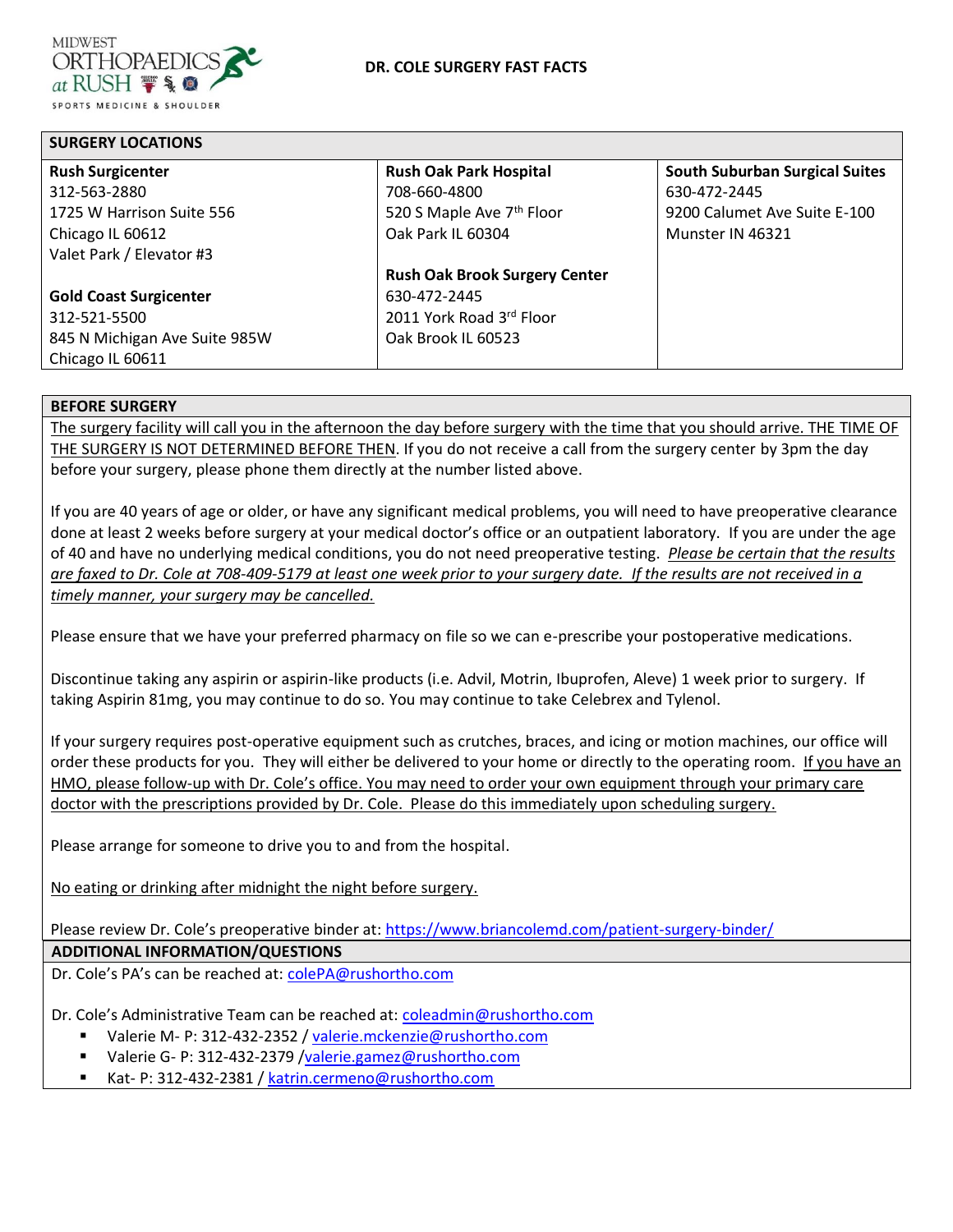

# **DAY OF SURGERY**

Remember—No breakfast or drinks in the morning!

Take all prescription medicines the morning of surgery with only a sip of water, unless otherwise instructed by your medical doctor.

Bring your lists of medications and any preoperative questions.

Bring all braces, crutches, and icing machines you may have in your possession as prescribed by Dr. Cole. Motion machines may be left at home.

Your driver should accompany you at the time of check-in or be able to be reached by phone. **AFTER SURGERY**

Following surgery, you will be in the recovery room for approximately 1 hour before transfer to the holding area. The family will be contacted by nursing personnel when you are in the holding area.

Following discharge, you may be transported by wheelchair to outpatient physical therapy to review crutch-walking and exercises to be performed at home prior to starting formal physical therapy.

Someone from Dr. Cole's office will contact you a day or two following your surgery. If you have any questions following your surgery, please email the PA's at colepa@rushortho.com or call 312-432-2381.

If you have an emergency after office hours or on weekends, call 312-243-4244 and you will be connected to our page service – they will contact Dr. Cole or one of his fellows if he is unavailable. Do NOT call the hospital or surgicenter.

Review your post-operative instructions for specific questions regarding wound care, medications, activity, exercises, brace usage, ice therapy, follow-up care, emergencies, or any other concerns. If you have lost these instructions, please reference our website (www.BrianColeMD.com) where they can be found under the "Postoperative Instructions".

Your first post op appointment typically occurs 9-14 days from surgery and with one of Dr. Cole's Physician Assistants. Unless told otherwise, your first post-op visit will occur on telemedicine with one of Dr. Cole's Physician Assistants. For scheduling you may call: 708-236-2701

# Patients are unable to fly approximately 5-7 days after surgery.

#### **REHAB**

Physical therapy, unless otherwise specified by our team, will begin after your first postoperative visit

- We recommend and prefer whenever possible that you utilize MOR PT given the communication and known quality that our therapists provide. As MOR PT use may not always be possible, we can work with you to find alternative locations.
- It is recommended that you schedule your initial 3 post-op PT visits even without a formal prescription once you know the anticipated start date from Dr. Cole's staff.
- MOR has PT facilities at the following locations and you may schedule by calling the numbers listed